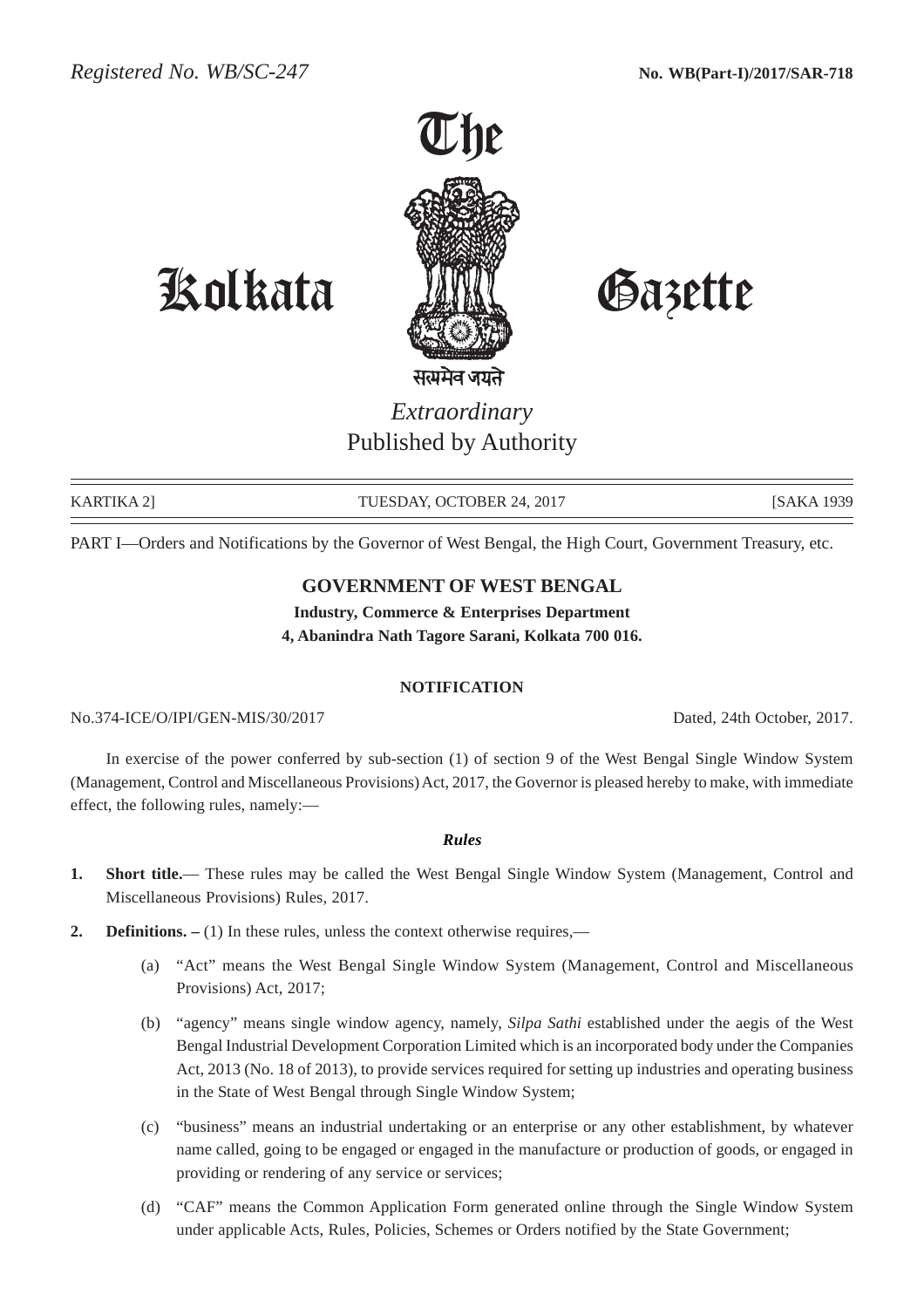- (e) "competent authority" means any department or organization of the State Government including local bodies which are entrusted with the power and responsibilities to grant or issue clearances and/or incentives and to provide services as per applicable Acts, rules, policies and schemes for setting up or commencement of operations of an enterprise in the State of West Bengal;
- (f) "Fee" means the fee prescribed under applicable Acts, Rules, Policies, Schemes or Orders notified by the State Government for submitting applications for permissions, no objection certificates, clearances, allotments, consents, approvals, registrations, incentives, licenses and the like;
- (g) "High Powered Committee" means a High Powered Committee constituted under section 3 to manage and control the Single Window System in the State of West Bengal;
- (h) "investor" means any person who invests capital in any new business or in an existing business for expansion, modernization or diversification;
- (i) "notification" means a notification published in the *Official Gazette*;
- (j) "right to service" means right to obtain service as defined in sub-section (j) of section 2 of the West Bengal Right to Public Services Act, 2013 (West Ben. Act XVII of 2013);
- (k) "section" means a section of the Act;
- (l) "services" means grant or issue of permissions, approvals, certificates, enrolments, registrations, licences, allotments, consents, no objection certificates and incentives, to be granted by any competent authority to set up and operate a business;
- (m) "Single Window System" means a web-portal serving as a gateway for obtaining necessary services under the applicable Acts, rules, policies and schemes made thereunder from a single point in a timebound manner;
- (n) "Staff" or "Officer" means any employee of the Department or Agency of the State Government, Local Body, Statutory Body, State-owned Corporations or any other Authority or Agency constituted or established under any Notification of the State Government or under administrative control of the State Government;
- (o) "State Government" means Government of West Bengal;
- (p) "stipulated time limit" means maximum time to provide the service as defined in sub-section (m) of section 2 of the West Bengal Right to Public Services Act, 2013.
- (2) Words and expressions used and not defined in these rules but defined in the Act, shall have the same meanings as respectively, assigned to them in the Act.
- **3. Single Window Agency.—** "*Silpa Sathi*" is the Single Window Agency established under the aegis of the West Bengal Industrial Development Corporation Limited, an incorporated body under the Companies Act, 2013, and the nodal agency of the Department of Industry, Commerce and Enterprises, Government of West Bengal, responsible for catalysing investment promotion and facilitation of Industry in the State of West Bengal. The Single Window Agency will provide services required for setting up industries and operating business in the State of West Bengal through Single Window System.
- **4. Common Application Form (CAF) and Single Transaction.—** Every application for seeking permissions, no objection certificates, clearances, allotments, consents, approvals, registrations, incentives, licenses and the like shall be submitted online in Common Application Form (CAF) through the Single Window System. The Common Application Form (CAF) shall be duly filled in online and submitted online along with common required documents and fees merged into a single transaction.
- **5. Provisions of Single Window System.—** (1) The Single Window System shall have
	- (a) the provision of online submission of application through Common Application Form (CAF) generated online;